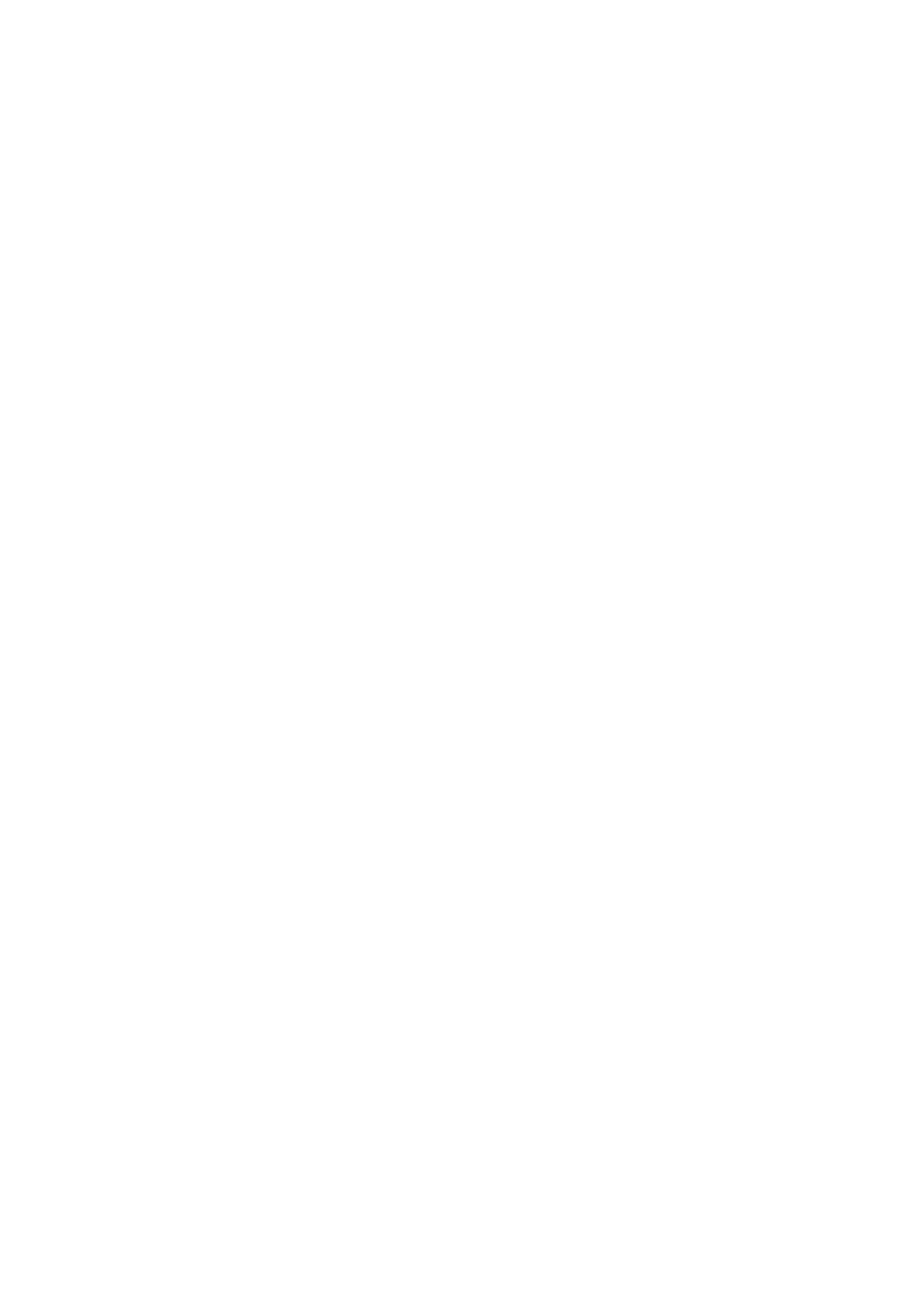

# **Construction Occupations (Licensing) Amendment Regulation 2006 (No 1)**

**Subordinate Law SL2006-52** 

made under the

**Construction Occupations (Licensing) Act 2004** 

| <b>Name of regulation</b>                                                                                                                                                                                      |  |  |
|----------------------------------------------------------------------------------------------------------------------------------------------------------------------------------------------------------------|--|--|
| This regulation is the <i>Construction Occupations (Licensing)</i><br>Amendment Regulation 2006 (No 1).                                                                                                        |  |  |
| <b>Commencement</b>                                                                                                                                                                                            |  |  |
| This regulation commences on the day after its notification day.<br>The naming and commencement provisions automatically commence on<br><b>Note</b><br>the notification day (see Legislation Act, $s$ 75 (1)). |  |  |
|                                                                                                                                                                                                                |  |  |
| <b>Legislation amended</b>                                                                                                                                                                                     |  |  |
| This regulation amends the <i>Construction Occupations</i> ( <i>Licensing</i> )<br>Regulation 2004.                                                                                                            |  |  |
|                                                                                                                                                                                                                |  |  |

J2006-558

Authorised by the ACT Parliamentary Counsel—also accessible at www.legislation.act.gov.au